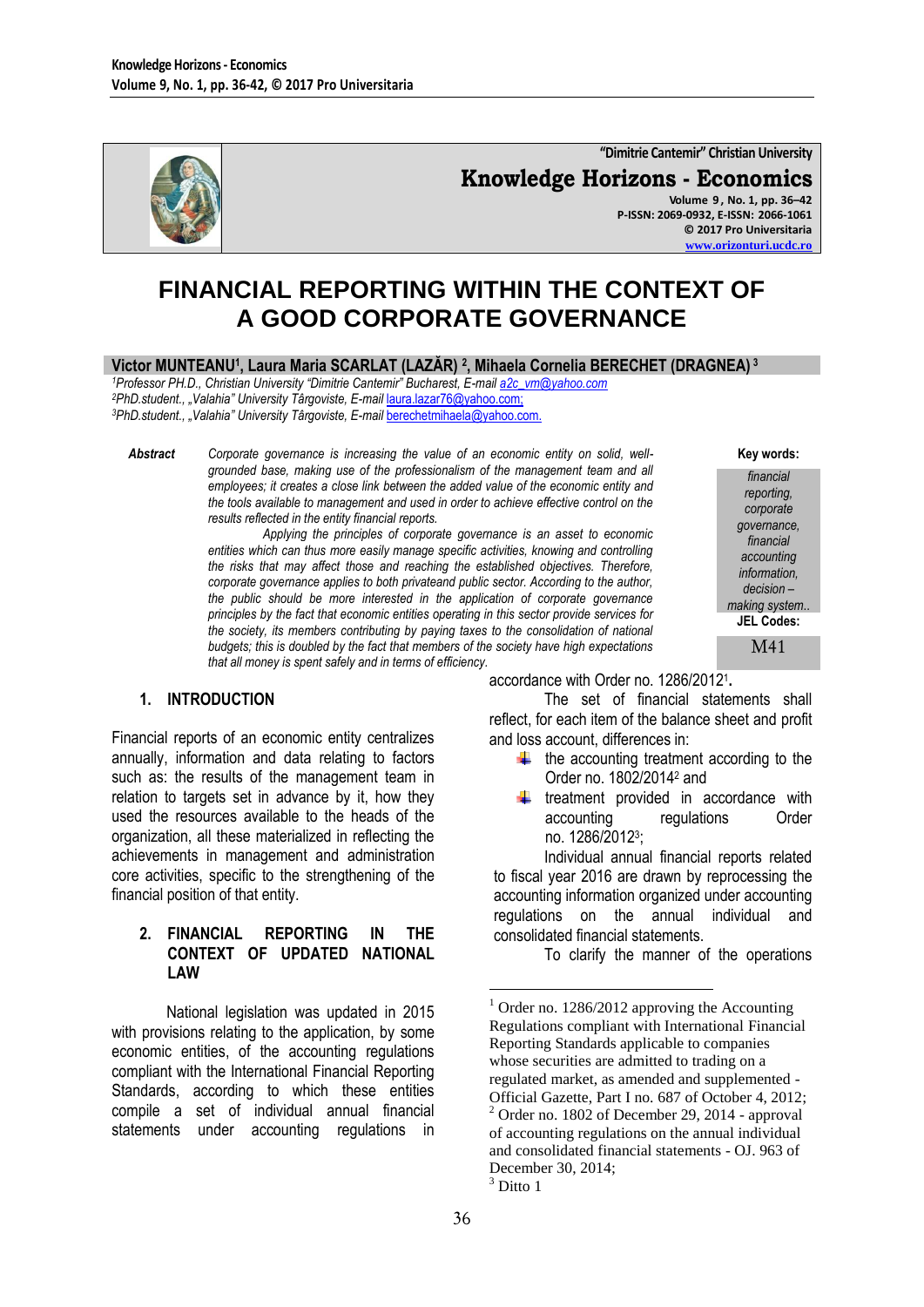generated by drafting the financial reports, we mention that "*restatement accounting information*"' involves making and recording accounting transactions with the transition from accounting regulations on the annual individual and consolidated financial statements to accounting regulations in accordance with International Financial Reporting standards applicable to companies whose securities are admitted to trading on a regulated market. The results of ..restatement" will be accounted for using the chart of accounts prescribed by Order no. 1286/2012<sup>4</sup> .

Data and information included in financial reports prepared in accordance with International Financial Reporting Standards must cumulatively meet several conditions:

- $\frac{1}{2}$  allow centralization. Financial reports are prepared by filling pre-established models of documents that are applicable to all economic entities without differences, facilitating centralization. This condition also implies the possibility of aggregation of similar data to enable the extraction of results and their interpretation;
- ₩. allow communication of the results. All documentation related to financial reporting is prepared, stored and transmitted in computerised form and on hard copy. The way in which information is recorded allow appropriate communication of results.
- represent the basis for management review. Financial reports of economic entities are sources of relevant information for management in the process of decision making. In fact this is the fundamental role of financial reporting; depending on the evolution of the economic entity during the financial year, its management may:
	- $\checkmark$  establish an effective system of measures to mitigate deviations from projected targets, if they were not reached;
	- $\checkmark$  continue running the specific activities. following the same rules previously applied, if performances are satisfactory or
	- $\checkmark$  design a new model of organization

<u>.</u>

and management of activities so that the public entity may move to a higher level of performance.

From the financial reporting point of view, the financial accounting information system enables calculation of a set of reliable performance indicators that reflect efficient use of resources available to the economic entity.

Individual annual financial reports are  $\overline{a}$  the mirror" of the degree of achievement of general and specific objectives of the economic entity established by duly authorized organizational documents. In other words, the capitalization, in terms of continuous improvement of the quality of carried activities, of the available resources in conjunction with the opportunities to attract additional resources in order to achieve the targets set for the above-mentioned objectives are relevant issues obtained through successful financial reporting.

## **3. CORPORATE GOVERNANCE. CONCEPTUAL ELEMENTS**

Corporate governance is the development of the economic entity based on solid, grounded base, designed and monitored with professionalism and involvement. The growth of value of an economic entity is determined largely by the degree of harmonization of conflicts of interest that may arise between ownership structure and its executive leaders. The process by which this is done is called corporate governance.

The emergence and development of corporate governance has caused increasing use of centralized management, whose concept is based on the following rules:

- *The Board of Directors has a passive role* within the economic entity, being responsible for supervising/monitoring permanently the way the measures established for each area are carried out, based on the conducted analysis;
- *The Executive management has an active role*, being directly involved in organizing and running activities, putting into practice all the measures submitted to the Board of Directors.

When referring to the performance of an economic entity, we relate directly to the degree of satisfaction got by the following categories of people who interrelate with the entity: shareholders, its employees, creditors, suppliers, customers, state institutions, etc. A good corporate

<sup>4</sup> Order no. 1286/2012 approving the Accounting Regulations compliant with International Financial Reporting Standards applicable to companies whose securities are admitted to trading on a regulated market, as amended and supplemented - Official Gazette, Part I no. 687 of October 4, 2012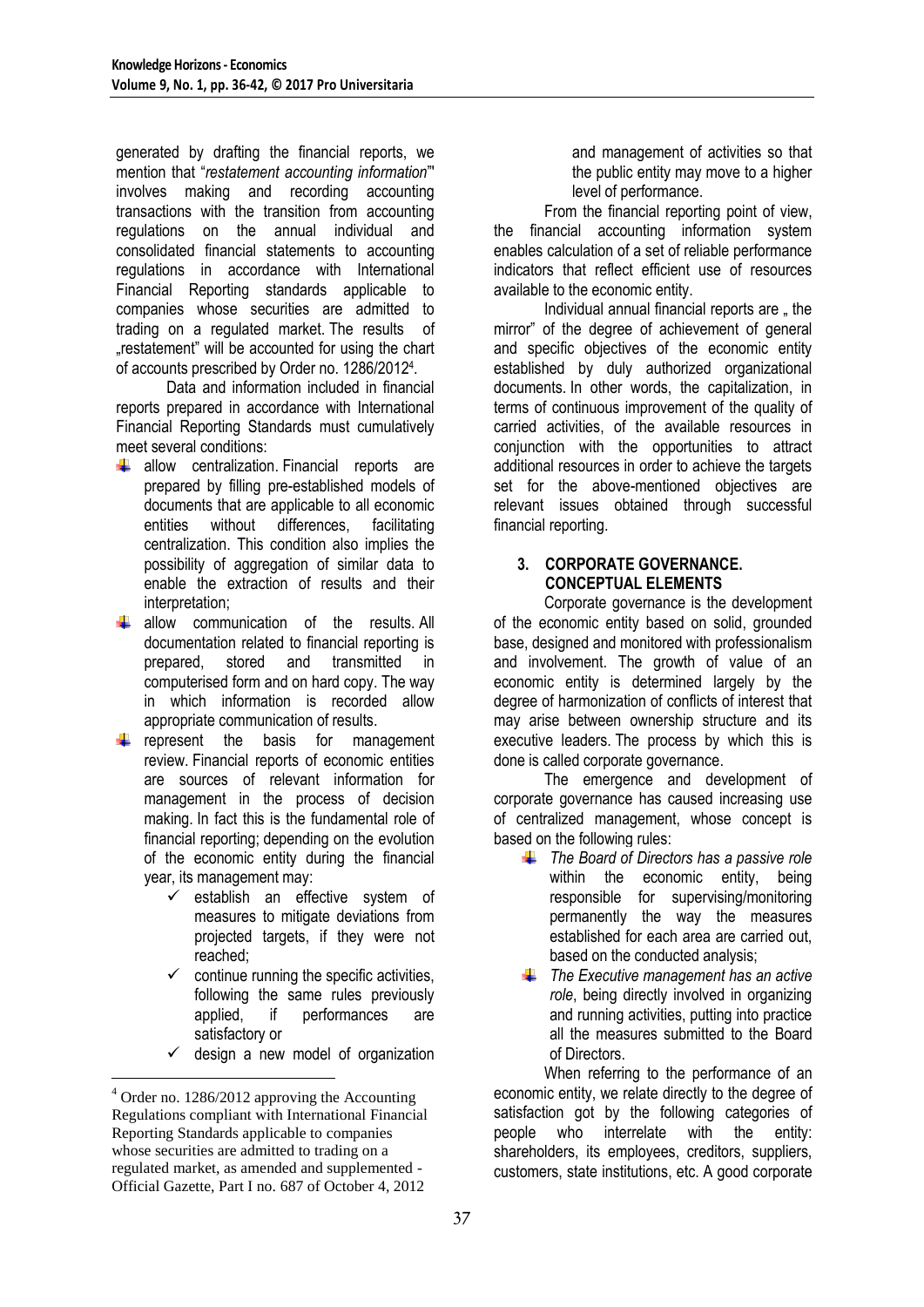governance requires knowing and respecting the interests of social groups mentioned above, their hierarchy and harmonization of achieving those interests.

Compliance with corporate governance principles requires on the one hand the function of the economic entity within the interests of shareholders, and on the other hand its operation in the interests of managers, employees, the financing banks, state, community, third parties (customers, suppliers).

# **4. FINANCIAL REPORTS AND THEIR INFLUENCES ON GOOD CORPORATE GOVERNANCE**

The information and data provided by financial reports that are prerequisites of a fair and efficient management. The added value and performing an economic entity are attainable goals through a well-functioning management and control systems; improving these systems is within the scope of the Board Members. The members of this body are remunerated on the basis of performances during the managerial act and their attention is focused on creating a credible picture of the economic entity whose activities they conduct.

Financial reports prepared in accordance with International Financial Reporting Standards are designed to meet the requirements of good corporate governance. Among the most important characteristics of financial reporting we specify the following:

- Easy to comprehend;
- Filtered, controlled, so credible;
- Support the decision making process;
- Reflect the image of the past and present actions;
- **Promoters** of change, highlighting deviations from preset targets;
- **EX** Optimizes specific activities;
- **Solution** Offers the opportunity to be open through transparency;

Facts of present social life, instability of the capital markets, difficulties of adapting to market economy, breaches of financial markets and the weakness of quality management are elements that make data and information provided by financial reporting opportunities to be exploited in time and under appropriate conditions, causing management to identify the right solutions for the right balance between objectives and resources, respectively solutions to control the risks that may affect the activities at any time.



*Figure no.1*

#### *Source: Own design*

The previous scheme reflects the quality of

financial reporting to provide accounting and financial information that facilitates comparison of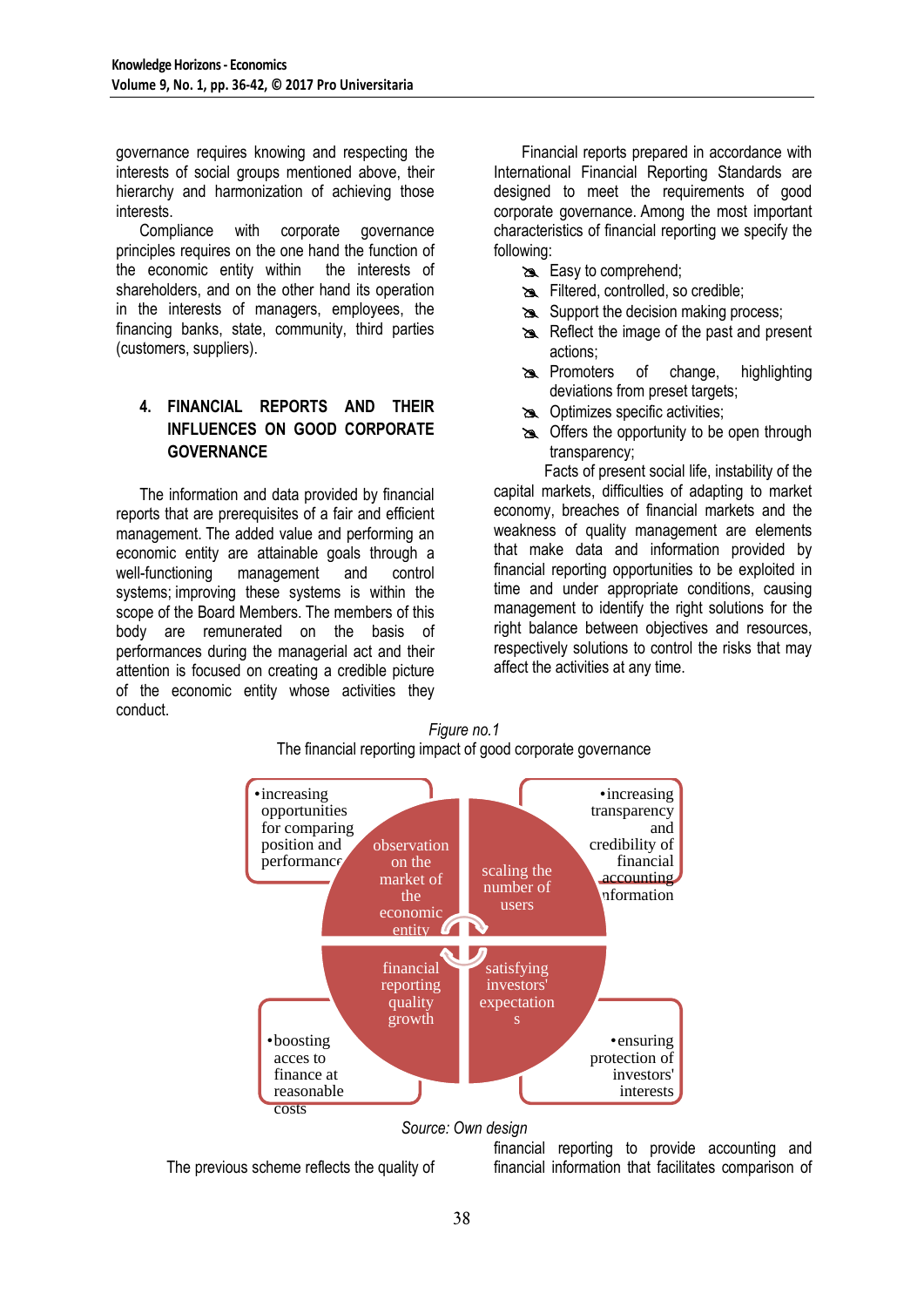economic entities in the same field or representing different areas and to positively influence the allocation of resources. Thus, the impact of financial reporting is visible in the advantages it creates for the investors who own capital and are looking for opportunities to invest it and in developing economic entities that need capital injection; the quality of financial accounting information reduces the costs of the adaptation of the economic entity to the demands of corporate governance increasing the investors' confidence in its possibilities to grow and meet their interests. At the same time, the financial reports are a valuable source of information for the management that acts cautiously when it comes to resources and their limited character.

The strength and credibility of an economic entity is maintained in the long term when it constantly gets profit. An important feature of financial reporting is the capacity to give potential investors an acceptable level of probability that, if they invest in the economic entity, they would receive the dividends expected. The profit for such an economic entity takes two forms:

- $\bigcup$  Development promoter by attracting new strong investors;
- $\ddot{\phantom{a}}$  The result of a good administration<sup>5</sup>

In accordance with the legal provisions applicable to public sector economic entities it is compulsory to draft a manual of accounting policies and procedures adapted to the specific of the entity, to the organizational culture established within it, to the type of management and not least to the interests of shareholders. The personalized nature of the policies and procedures contained in this manual can cause the following activities borderline of legality, damaging both the reality of financial reporting and corporate governance principles, the concern for the economic entity's performance:

**B** Profit growth or cutting;

1

- Less underlaing forecast of the revenue and expenditure budget;
- Applying alternative accounting treatments;

Using alternative accountancy treatments;

Qualitative valences of financial accounting information contained in financial reports, lie in how they act on the management internal control system and especially on the most important section of it, the risk management. Identifying risks that could affect financial accounting activities in an economic entity is a difficult and challenging process, that has to be understood and implemented by all staff; managing risks is a costly process, meaning that implementation of the measures to mitigate the impact and probability of some event risk involves relatively high costs. However, within the economic entity a fundamental analysis of applying control measures must be made, in terms of financial efforts, logistical or human involved, in relation to failure of these measures, situation that may arise significant problems, serious to prejudice the financial and accounting activities primarily and other areas of activity of the economic entity secondary.

The indisputable link between the quality of financial accounting information contained in the annual financial reports and the system of decision making at the level of an economic entity translates into the possibilities offered by the respective information to the management, to identify optimal solutions for improving the activities that presented deviations against forecasted targets<sup>6</sup>. Extending the approach to corporate governance context we can state that it is also in a relationship of interdependence with the quality financial accounting information.

The information contained in financial reports prove their usefulness in promoting an innovative and current management model that is supporter of a broad investment policy. The performance of the economic entity obtained due to investments made for the development of specific activities is also closely correlated with the quality of financial accounting information<sup>7</sup>. The explanation of this statement can be expressed as: existing and future investors analyze financial and

<u>.</u>

<sup>5</sup> Crecană, C., Rentabilitatea întreprinderilor mici şi mijlocii, Editura Economică, Bucureşti, 2000, p.28- 29;

<sup>6</sup> Işfănescu, A.; Stănescu, C.; Băicuşi, A., *"Analiza economico–financiară";* Editura Economică; Bucureşti, 1999, p.17

<sup>7</sup> Tiessen, P., Waterhouse, J.H., "*Towards a descriptive theory of management accounting. Accounting. Organizations and Society"*, 1983, p. 251-267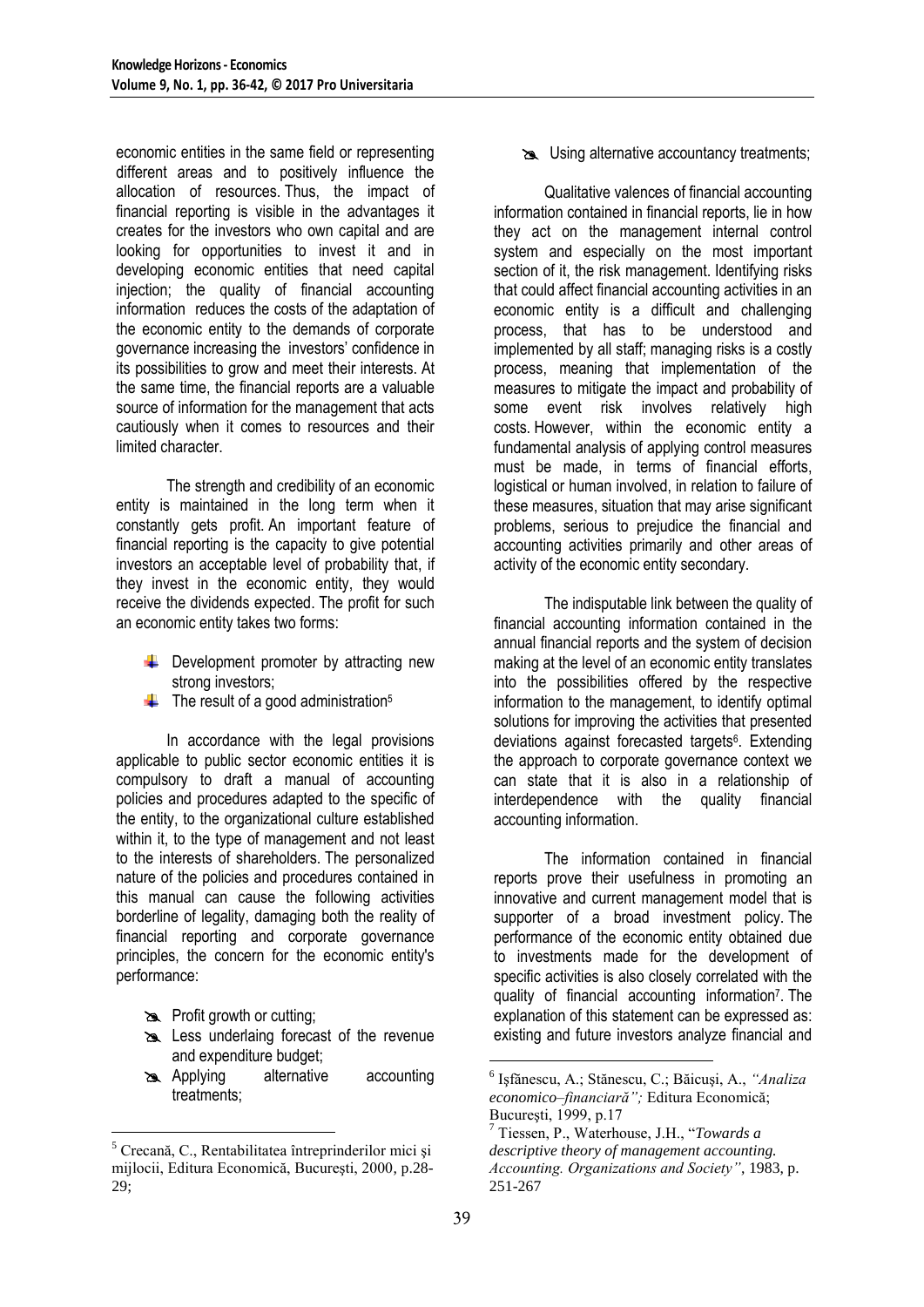accounting information on the results of these analysis, take the right decisions to ensure their expected benefits; financial accounting information becomes a reliable partner in the investment environment. Awareness of the principles of good corporate governance is based on understanding a set of advantages that they may have in the existence and evolution of economic entities:







consistently applies the principles of corporate governance:

Nowadays, promoting the image of an economic entity has become a mandatory element that is increasingly used, looking for the most appropriate tools and techniques for its achievement. In this area also, corporate governance plays a crucial role, helping to create .corporate identity". This new concept aims to get answers for questions such as "Who are we?<sup>8</sup>" and "*To what are we heading*?". But this process is not an easy one, being under the influence of external and internal factors of the economic entity. Financial accounting information is used to establish a transparent climate, credible to potential partners, investors and employees, and ultimately meant to ensure the entity's succes.

Here's a list of information that can be promoted outside an economic entity which

<u>.</u>

<sup>8</sup> <http://basic.la-cheie.ro/?p=696martie2015>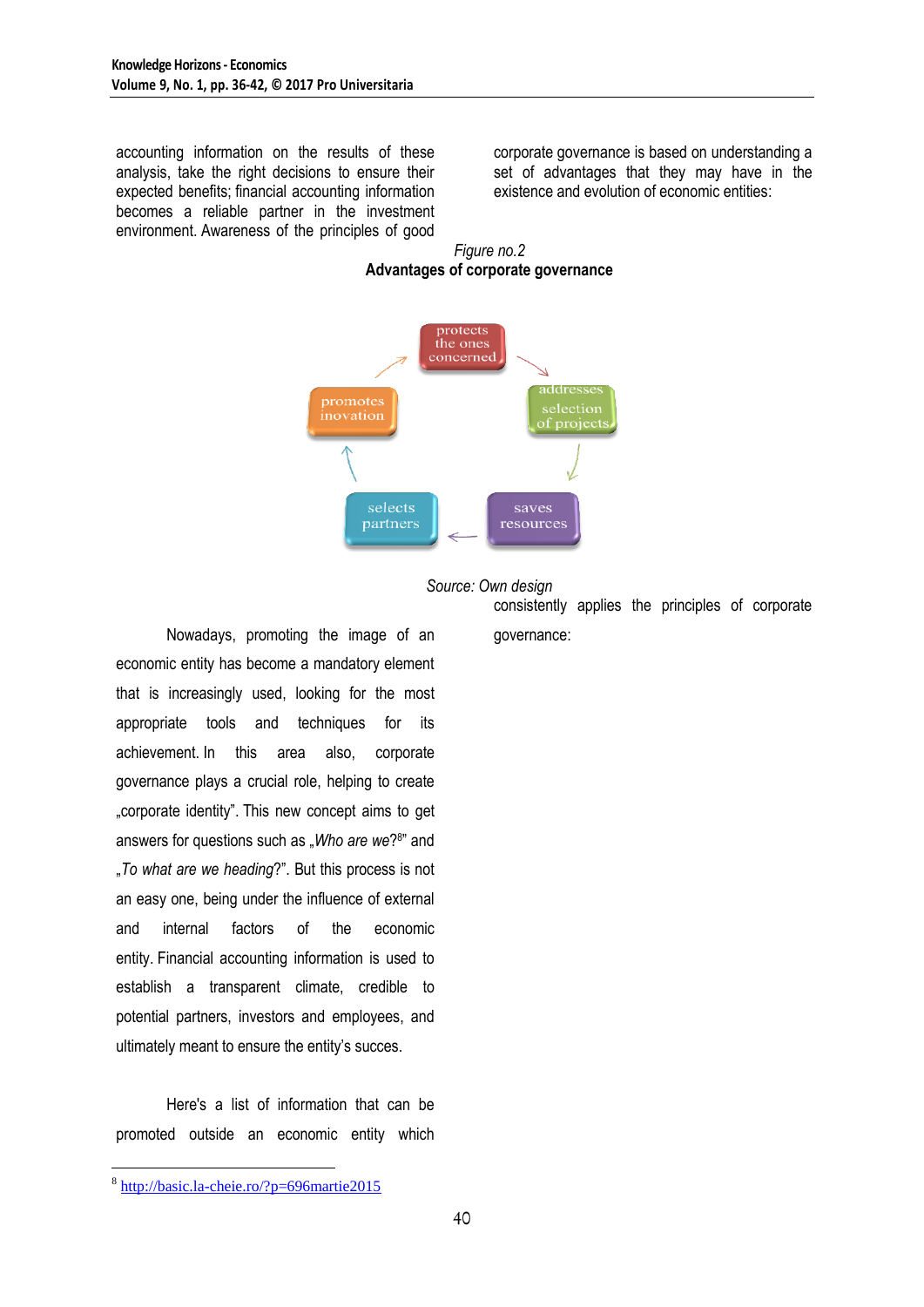## *Figure no.3*: **Types of information that reflects the viability of an economic entity**



## **5. CONCLUSIONS**

Financial and accounting data and information presented in the annual financial reports highlight the achievements of the economic entity in a financial year, reflecting the performances that are a fulcrum and targeting point of investors' options. The rate of performances of an economic entity is given by the way it meets the needs of its partners: increases the profits for shareholders, creates suitable working conditions for permanent employees encouraging them to act in order to achieve organizational goals and ensures the social interests of the community.

Good corporate governance does not encourage actions that get a big profit on the short term, being the promoter of added value settled in time, respectively obtaining long-term profit and constant evolution of the economic entity. True success for an economic entity can be achieved by investing significant efforts and by taking decisions which, in situations of lack of competition, it would be difficult to take or even impossible. Courage, openness and entrepreneurship are elements that define success.

Corporate governance is a process that can have positive influences on efficiency, effectiveness and economy of an economic entity

due to its capacity to:

- $\leftarrow$  Correctly and realistic position the economic entity on the market, through the individual annual financial reports;
- $\bigstar$  Regulate financial accounting system so as to constitute a solid base of information for the management;
- $\frac{1}{\sqrt{1}}$  Influence the real economy.

Even if the economic entity is strongly influenced by internal and external environment, corporate governance can ensure obtaining the expected performance through the following elements:

- $\downarrow$  Increasing confidence of the employees in management decisions;
- $\downarrow$  Implementing a viable risk management system, whose application must allow management to act cautiously or open in certain fields;
- **↓** Creating an organizational culture adapted to the specific of the economic entity.

# **6. REFERENCES**

**4 Arrens L.,** *Audit - o abordare integrată***, 8<sup>th</sup>** Edition, ARC printing, translation of **Auditing, an integrated approach**;